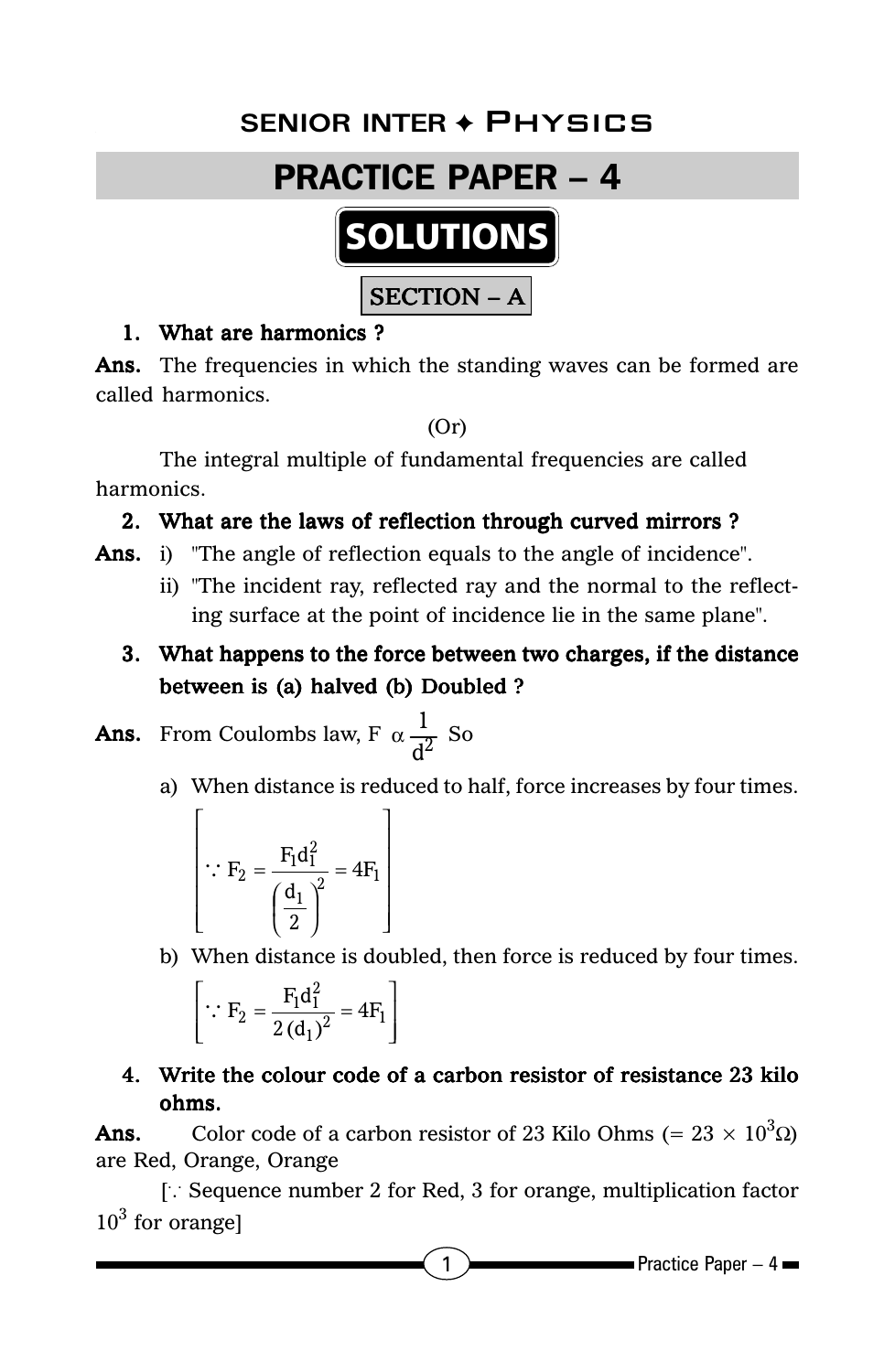# 5. A current carrying circular loop is placed in a uniform external magnetic field. If the loop is free to turn, what is its orientation when it is achieves stable equilibrium ?

Ans. The plane of the loop is perpendicular to the direction of magnetic field because the torque on the loop in this orientation is zero.

## 6. Define magnetic inclination (or) angle of dip.

Ans. Inclination or Dip  $(I)$ : The angle which the total intensity of earth's magnetic field makes with the horizontal at any place is called inclination (I).

#### 7. What do you understand by self inductance ?

Ans. Self inductance of a coil is defined as the induced e.m.f produced in the coil through which the rate of change of current is unity.

$$
\epsilon=-\,L\,\frac{dI}{dt}\,;\quad \ \epsilon=-\,L\quad \text{If }\frac{dI}{dt}\,=\,1\text{ A/s}.
$$

#### 8. Give any two uses of infrared rays.

- Ans. i) Infrared radiation plays an important role in maintaining the Earth warm.
	- ii) Infrared lamps are used in physical therapy.
	- iii) Infrared detectors are used in Earth Satellites.
	- iv) These are used in taking photographs during the conditions of fog, smoke etc.

#### 9. In which bias can a zener diode be used as voltage regulator.

Ans. In reverse bias Zener diode can be used as voltage regulator.

#### 10. What is world wide web (www) ?

Ans. Tern Berners -Lee invented the World Wide Web.

It is an encyclopedia of knowledge accessible to every one round the clock through out the year.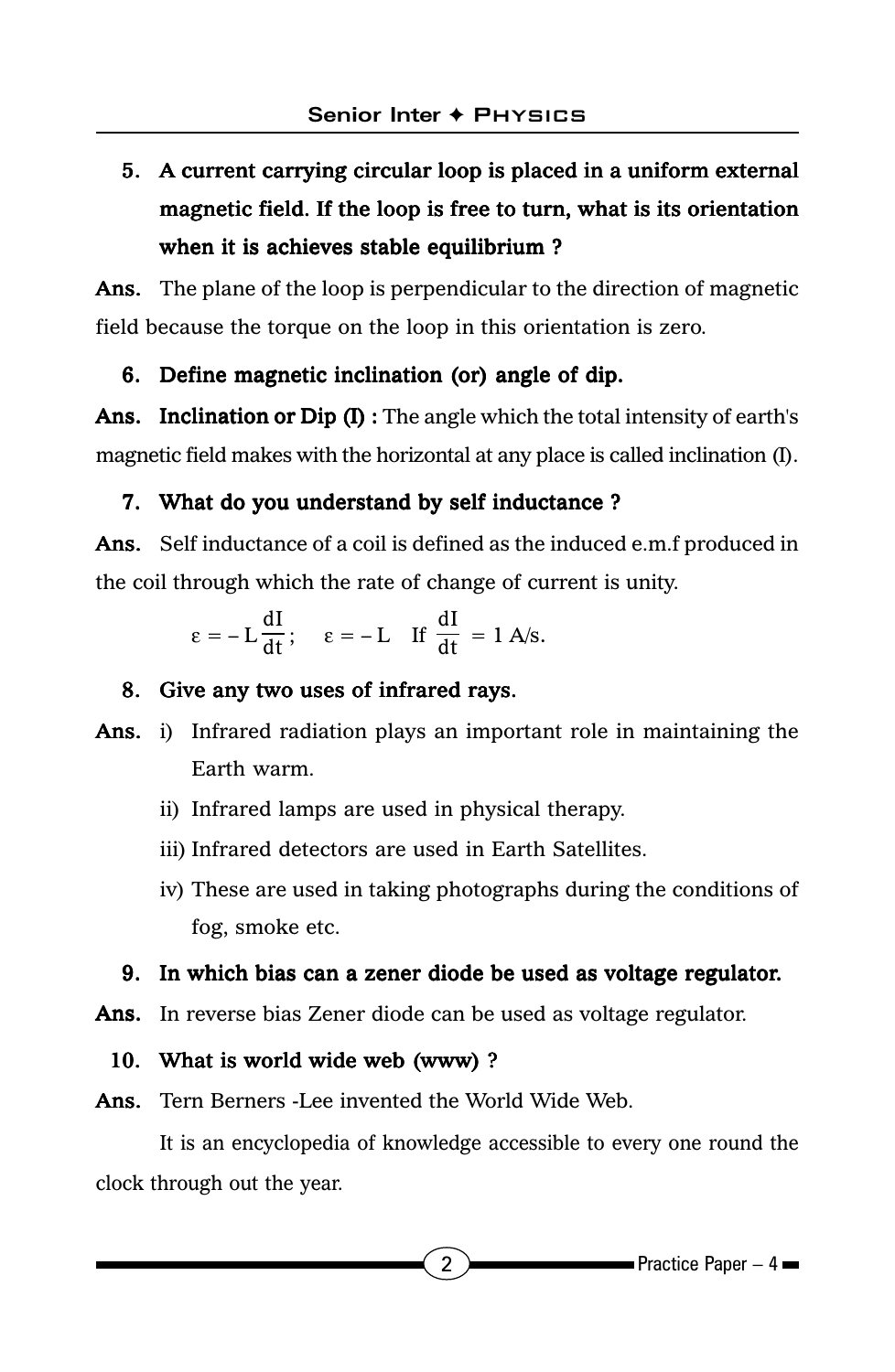# $|\text{SECTION} - \text{B}|$

#### 11. What are beats ? When do they occur ? Explain their use, if any.

Ans. Two sound waves of nearly same frequency are travelling in the same direction and interfere to produce a regular waxing (maximum) and waning (minimum) in the intensity of the resultant sound waves at regular intervals of time is called beats.

It two vibrating bodies have slightly difference in frequencies, beats can occur.

No. of beats can be heard  $\Delta v = v_1 - v_2$ 

**Importance :** 1. It can be used to tune musical Instruments

2. Beats are used to detect dangerous gases.

#### Explanation for tuning musical instruments with beats :

Musicians use the beat phenomenon in tuning their musical instruments. If an instrument is sounded against a standard frequency and tuned until the beats disappear then the instrument is in tune with the standard frequency.

## 12. Explain the formation of a mirage.

Ans. In a desert, the sand becomes very hot during the day time and it rapidly heats the layer of air which is in its contact. So density of air decreases. As a result the successive upward layers are denser than lower layers.

When a beam of light travelling from the top of a tree enters a rarer layer, it is refracted away from the normal. As a result at the surface of layers of air, each time the angle of incidence increases and ultimately

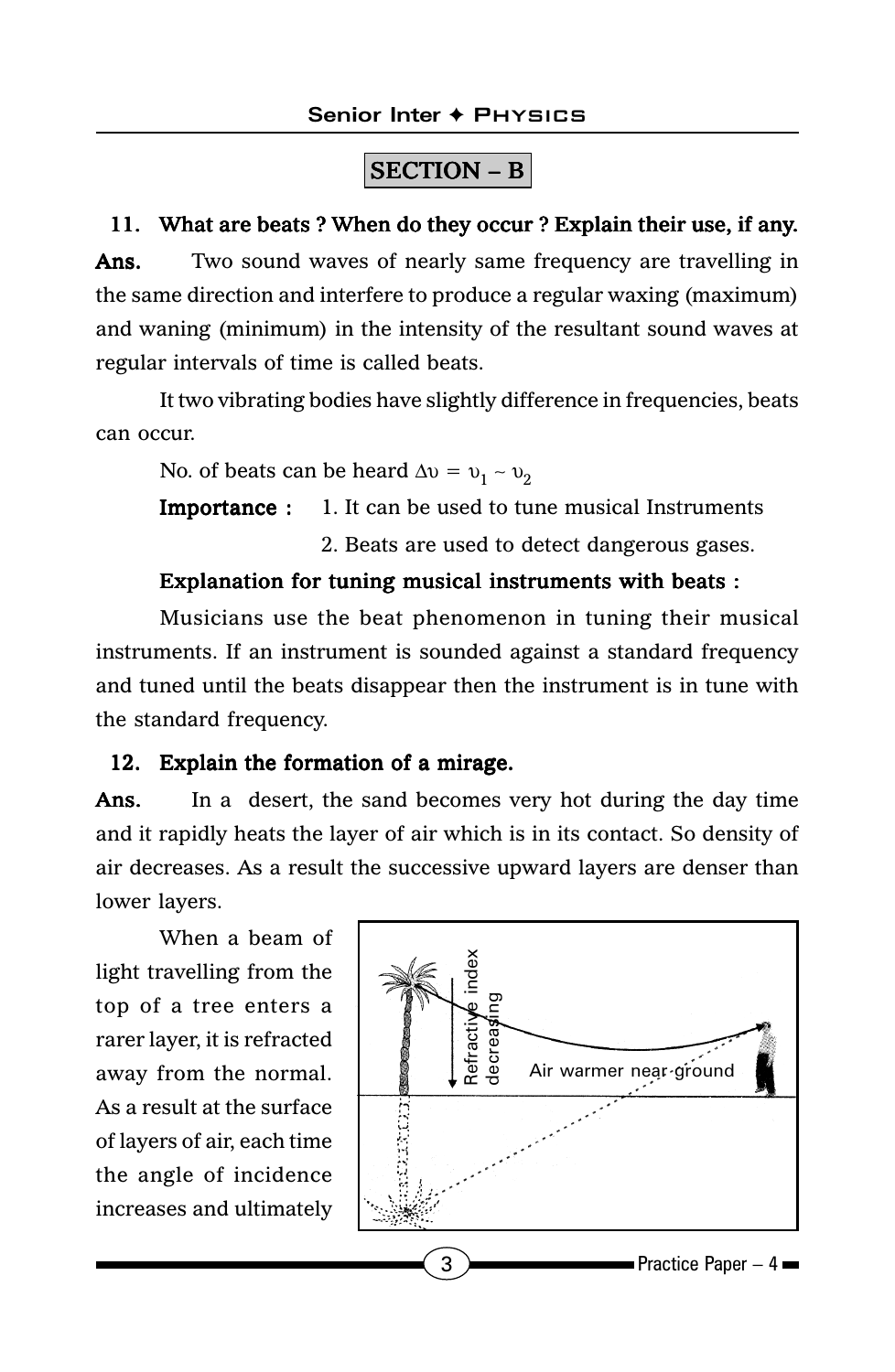a stage is reached, when the angle of incidence becomes greater than the critical angle between the two layers, the incident ray suffers total internal reflection.

So it appears as inverted image of the tree is formed and the same looks like a pool of water to the observer.

## 13. Derive the equation for the couple acting on an electric dipole in a uniform electric field.

- Ans. 1)A pair of opposite charges separated by a small distance is called dipole.
	- 2) Consider the charge of dipole are  $-q$  and  $+q$  coulomb and the distance between them is 2a.
	- 3) Then the electric dipole moment P is given by  $P = q \times 2a = 2aq$ . It is a vector. It's direction is from  $-q$  to  $+q$  along the axis of dipole.
	- 4) It is placed in a uniform electric field E, making an angle  $\theta$  with field direction as shown in fig.
	- 5) Due to electric field force on  $+q$ is  $F = +qE$  and force on  $-q$  is F  $=-qE$ .



6) These two equal and opposite

charges constitute torque or moment of couple.

i.e., torque,  $\tau = \perp^r$  distance  $\times$  magnitude of one of force

$$
\therefore \tau = (2a \sin \theta) qE = 2aqE \sin \theta = PE \sin \theta
$$

In vector form,  $\vec{\tau} = \vec{P} \times \vec{E}$ 

## 14. Obtain an expression for the magnetic dipole moment of current loop.

#### Ans. We know that magnetic induction on the axial line of a circular

$$
coil is B = \frac{\mu_0 N i R^2}{2(R^2 + x^2)^{3/2}}
$$

 $\overline{4}$  Practice Paper – 4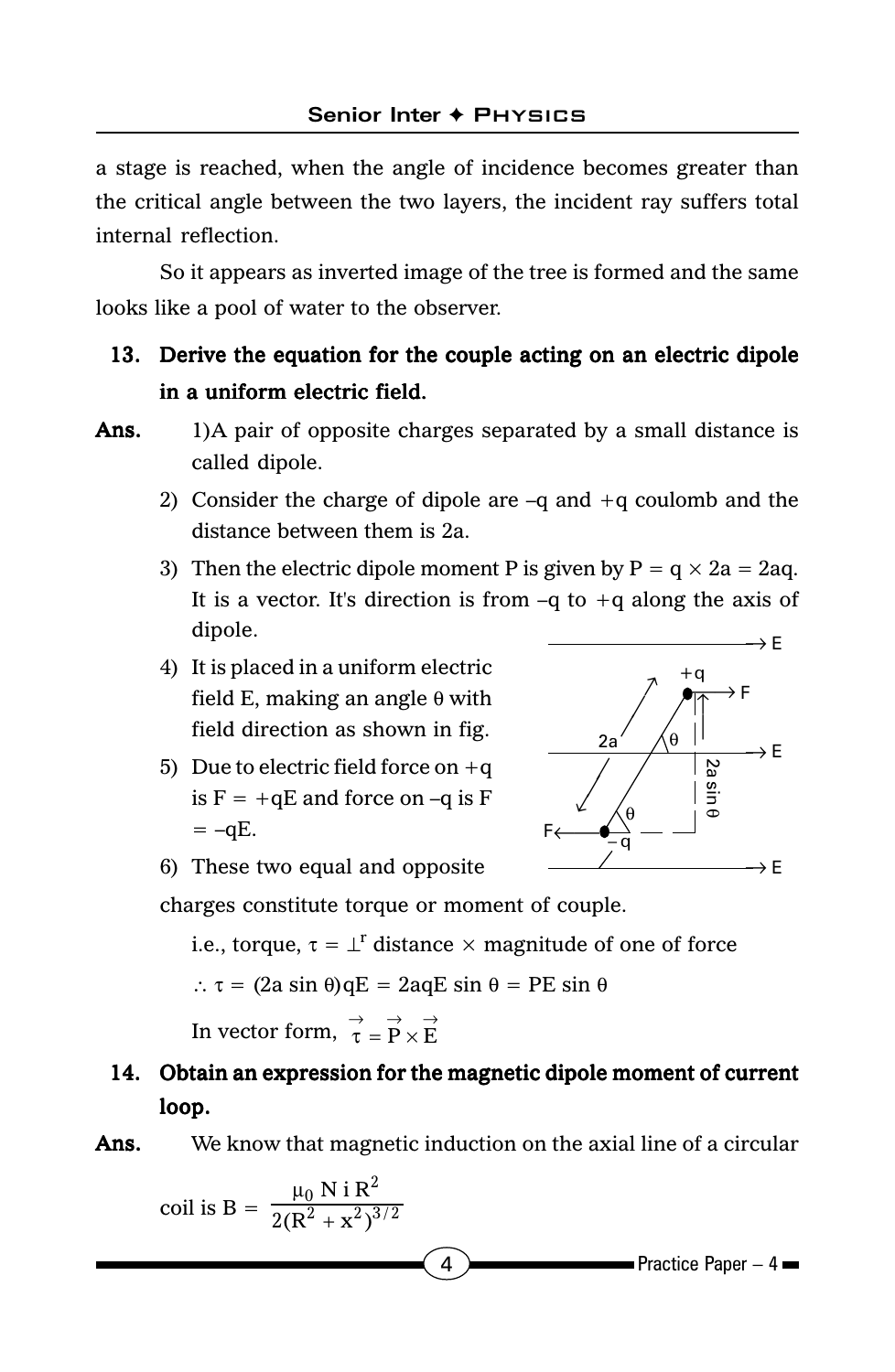where  $N =$  Number of turns in the coil

 $R =$  Radius of the coil

 $x =$  Distance from centre of the coil

 $i =$  Current in a coil

If x >> R, Then B = 
$$
\frac{\mu_0 N i R^2}{2x^3}
$$

Multiplying and dividing with  $2\pi$ 

 $B = \frac{\mu_0 N i R^2}{2 x^3} \times \frac{2\pi}{2\pi}$  $\frac{0}{2}$  N i R<sup>2</sup> N i R<sup>2</sup>  $\,$ , 2  $2 \times^3$  2  $B = \frac{\mu_0}{4\pi} \cdot \frac{2 N i (\pi)}{x^3}$  $\frac{0}{\pi}$ .  $\frac{2 \text{ N i } (\pi \text{R}^2)}{x^3}$  $\frac{\mu_0}{4\pi} \cdot \frac{2 \text{ Ni} (\pi R^2)}{x^3}$  (: A =  $\pi R^2$  $\cdots A = \pi R^2$  $B = \frac{\mu_0}{4\pi}$  $\frac{0}{\pi}$ .  $\frac{2 \text{ N}}{\text{V}^3}$  $\frac{\mu_0}{4\pi} \cdot \frac{2 \text{ N i A}}{\text{x}^3} \longrightarrow (1)$ 

We know that magnetic induction field on the axial line of a bar magnet

$$
B = \frac{\mu_0}{4\pi} \cdot \frac{2 M}{x^3} \longrightarrow (2)
$$

Comparing the equations (1) and (2)

Magnetic moment  $(M) = N i A$ 

- 15. Obtain an expression for the e.m.f induced across a conductor which is moved in a uniform magnetic field which is perpendicular to the plane of motion.
- Ans. Consider a conductor PQ of length *l* moving freely in a uniform magnetic field  $\stackrel{\rightarrow}{\text{B}}$  with uniform velocity *v* on a rectangular conductor ABCD.

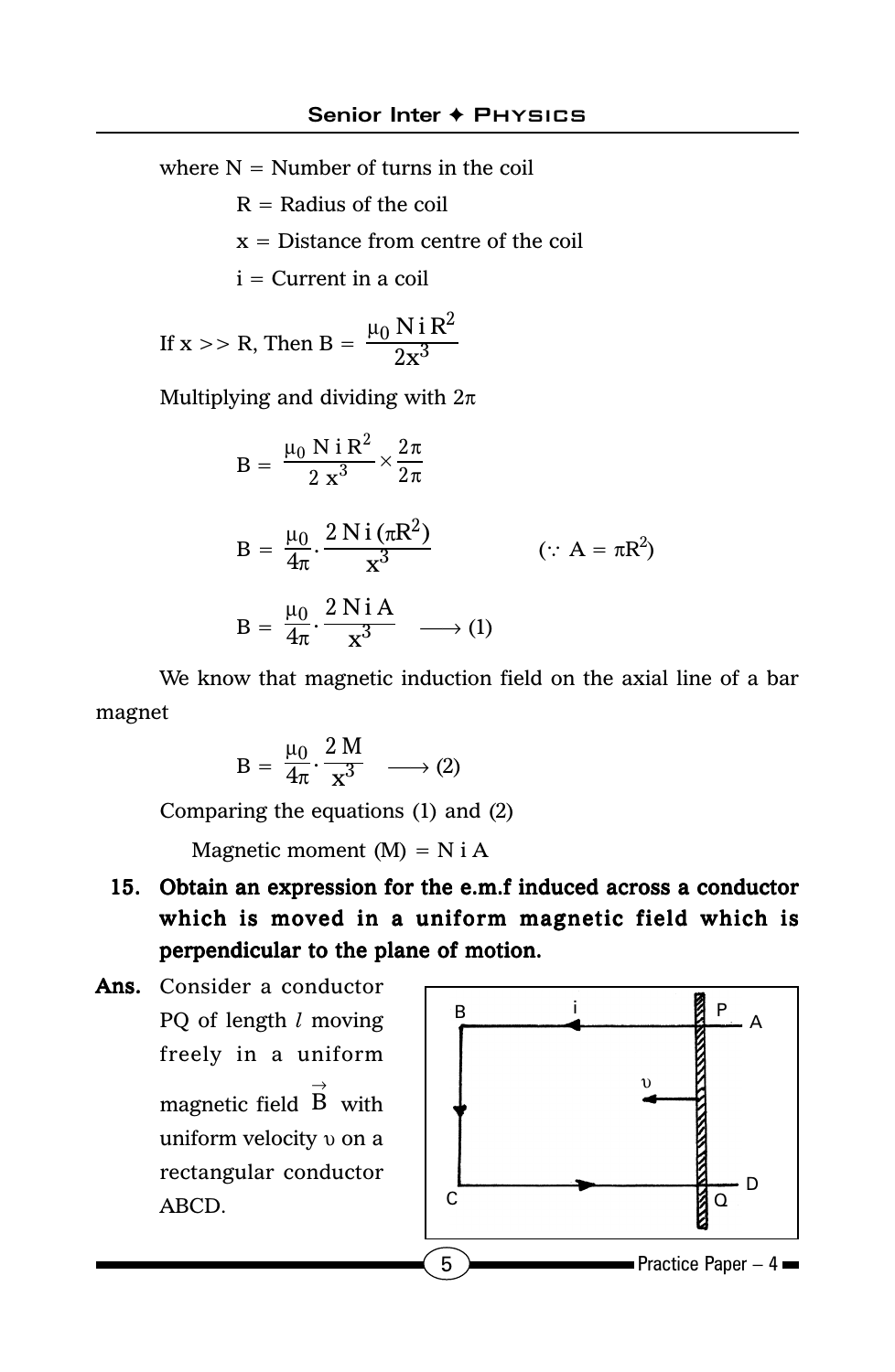Let any arbitrary charge q in the conductor also move in the field with same velocity.

Magnitude of lorentz force on this charge  $(F) = Bqv$  —— (1) Workdone in moving the charge from P to Q is given by  $W =$  Force  $\times$  displacement  $W = Bqv \times l \longrightarrow (2)$ ( . . . Direction of force on the charge as per Fleming's left hand rule) Electromotive force  $(\epsilon)$  = W q  $\varepsilon = \frac{\text{Bqv}}{\text{q}}$ l  $\Rightarrow \varepsilon = B/\nu \quad \longrightarrow (3)$ 

## 16. What does an electromagnetic waves consists of ? On what factors does its velocity in vaccum depend ?

Ans. Maxwell concluded that the variation in electric and magnetic field vectors perpendicular to each other leads to the production of electromagnetic waves in space. They can travel in space even without any material medium. These waves are called electromagnetic waves.

According to Maxwell, electromagnetic waves are those waves in which there are sinusoidal variation of electric and magnetic field vectors at right angles to each other as well as at right angles to the direction of wave propagation. Thus electomagnetic waves have transverse nature.

Electric field  $E_x = E_0$  Sin (kz – ωt) Magnetic field  $B_v = B_0 \sin(kz - \omega t)$ 

Where K is propagation constant  $\left(K = \frac{2\pi}{\lambda}\right)$ 

The velocity of electromagnetic waves C =  $\sqrt{\mu_0 \epsilon_0}$  $\mathbf 1$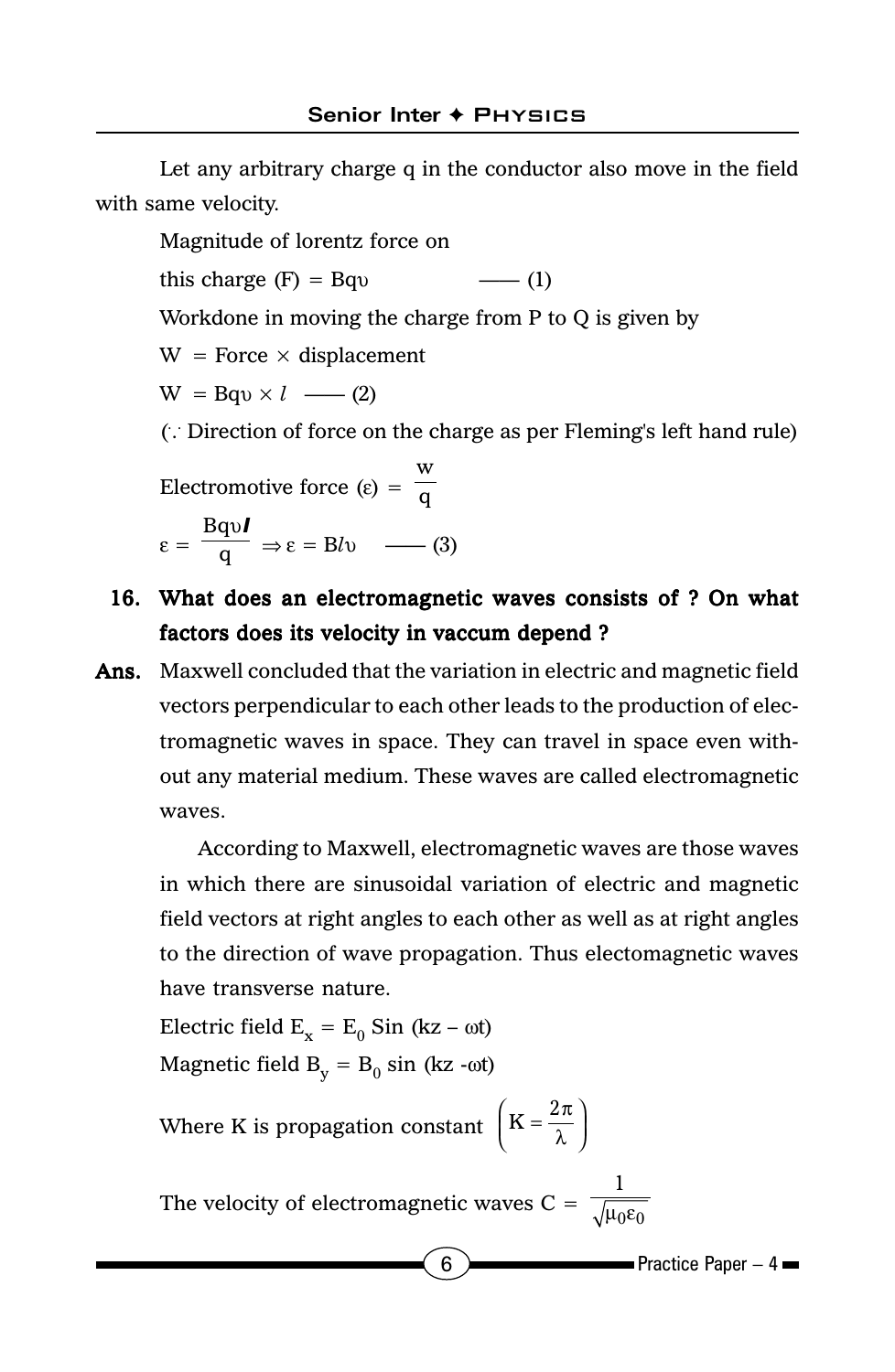Velocity of e.m waves depends on

- i) Permeability in free space  $(\mu_0)$ .
- ii) Permittivity in free space  $(\varepsilon_0)$ . Velocity of e.m waves is 3  $\times$   $10^8$  m / s.

## 17. Define half life period and decay constant for a radioactive substance. Deduce the relation between them.

Ans. **Half life period (T)**: Time taken for the number of radio active nuclei to disintegrate to half of its original number of nuclei is called Half life period.

**Decay constant (** $\lambda$ **)** : The ratio of the rate of radioactive decay to the number of nuclei present at that instant.

It is a proportional constant and is denoted by 'λ'.

$$
\therefore \, \lambda = \, \frac{-\! \left( \frac{dN}{dt} \right)}{N}
$$

#### Relation between half the period and decay constant :

1. The radioactive decay law  $N = N_0 e^{-\lambda t}$  states that the number of radioactive nuclei in a radioactive sample decreases exponentially with time. Here  $\lambda$  is called decay constant.

2. If N<sub>0</sub> is the number of nuclei at  $t = 0$  and N is the radioactive nuclei at any instant of time 't'.

- 3. Substituting  $N = \frac{N_0}{2}$  at  $t = T$  in  $N = N_0 e^{-\lambda t}$ .
- 4. Where T is half life of the radioactive substance.

$$
\frac{N_0}{2} = N_0 e^{-\lambda T}
$$
  
\n
$$
e^{\lambda T} = 2; \ \lambda T = \ln 2
$$
  
\n
$$
T = \frac{\ln 2}{\lambda} = \frac{2.303 \log_{10}^2}{\lambda} \ ; \therefore \ T = \frac{0.693}{\lambda}
$$

5. The above equation represents the relation between half life (T) and decay constant  $(\lambda)$ . ' $\lambda$ ' is different for different radioactive substances.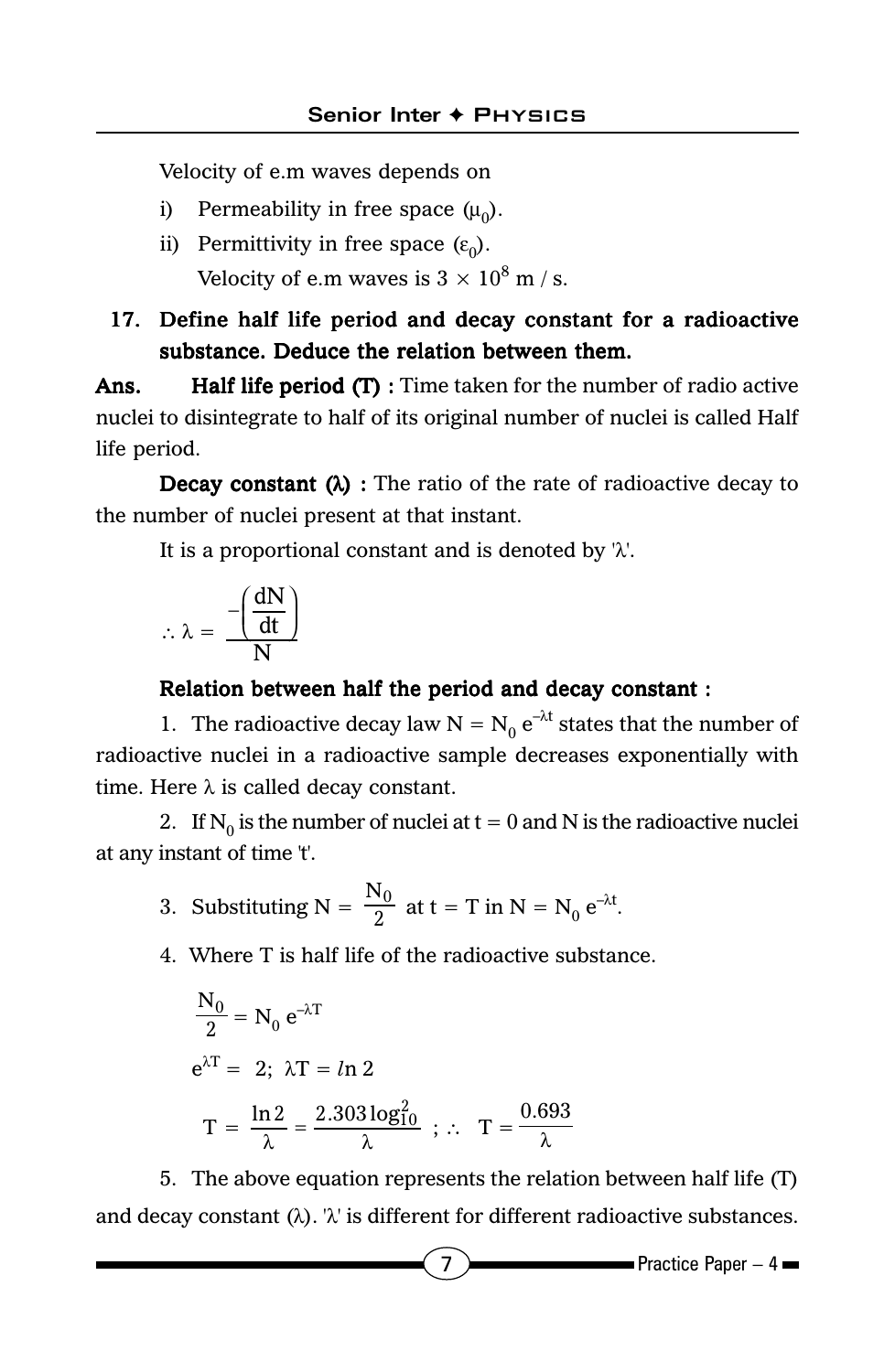# 18. Distinguish between zener breakdown and avalanche breakdown.

| Ans. |             | Zener break down               |         | Avalanche break down            |
|------|-------------|--------------------------------|---------|---------------------------------|
|      |             | Zener break down occurs at     |         | 1. Avalanche break down         |
|      |             | heavily doped diodes.          |         | occurs at lightly doped diodes. |
|      | $2^{\circ}$ | This occurs at low reverse     |         | 2. This occurs at high reverse  |
|      |             | bias voltages.                 |         | bias voltages.                  |
|      |             | 3. This occurs due to field    | $3_{-}$ | This occurs due to ionisation   |
|      |             | emission.                      |         | by collision.                   |
|      |             | 4. Width of depletion layer is |         | 4. Width of depletion layer is  |
|      |             | small.                         |         | also small.                     |



# 19. Describe young's experiment for observing interference and hence derive the expression for fringe width.

Ans. Interference: The modification of intensity obtained by the super position of two (or) more light waves is called interference.



- i) Thomas Young experimentally observed the phenomenon of interference of light using two coherent sources.
- ii) A small pin hole 'S' illuminated by monochromatic source of light which produces a spherical wave.
- iii)  $S_1$  and  $S_2$  are two narrow pin holes equidistant from S.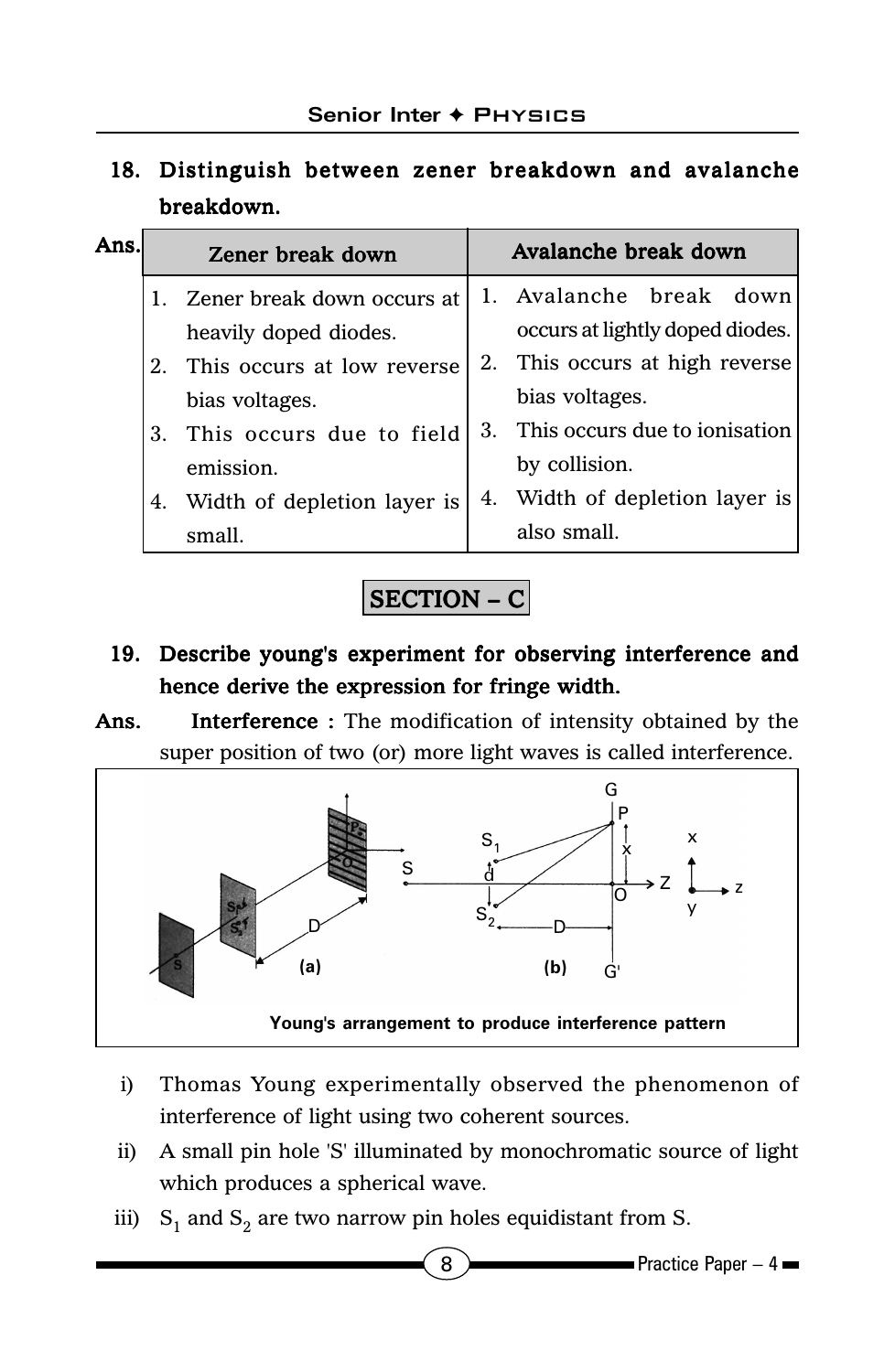- iv) Screen is placed at a distance D.
- v) The points at which any two crests (or) any two troughs are superimposed, constructive interference takes place bright fringe will be observed on the screen.
- vi) The points at which crest of one wave and trough of another wave are super imposed, destructive interference takes place dark fringe will be observed on the screen.
- vii) Thus on the screen alternately bright and dark frings are observed. Expression for fringe width :
- i) It is the distance between two successive bright (or) dark fringes, denoted by β.
- ii) The path difference (δ) = d sin θ

If  $\theta$  is very small then from figure sin  $\theta \approx \tan \theta = \frac{x}{D}$ 



iii) For bright fringes path difference

 $S_2P - S_1P = n\lambda$ ∴ d sin θ = nλ  $d \times \frac{x}{D} = n\lambda$ x = λ —— (1) where n = 0, 1, 2, 3 ........

This equation represents the position of bright fringe.

When n = 0, 
$$
x_0 = 0
$$
  
n = 1,  $x_1 = \frac{\lambda D}{d}$  and n = 2,  $x_2 = \frac{2\lambda D}{d}$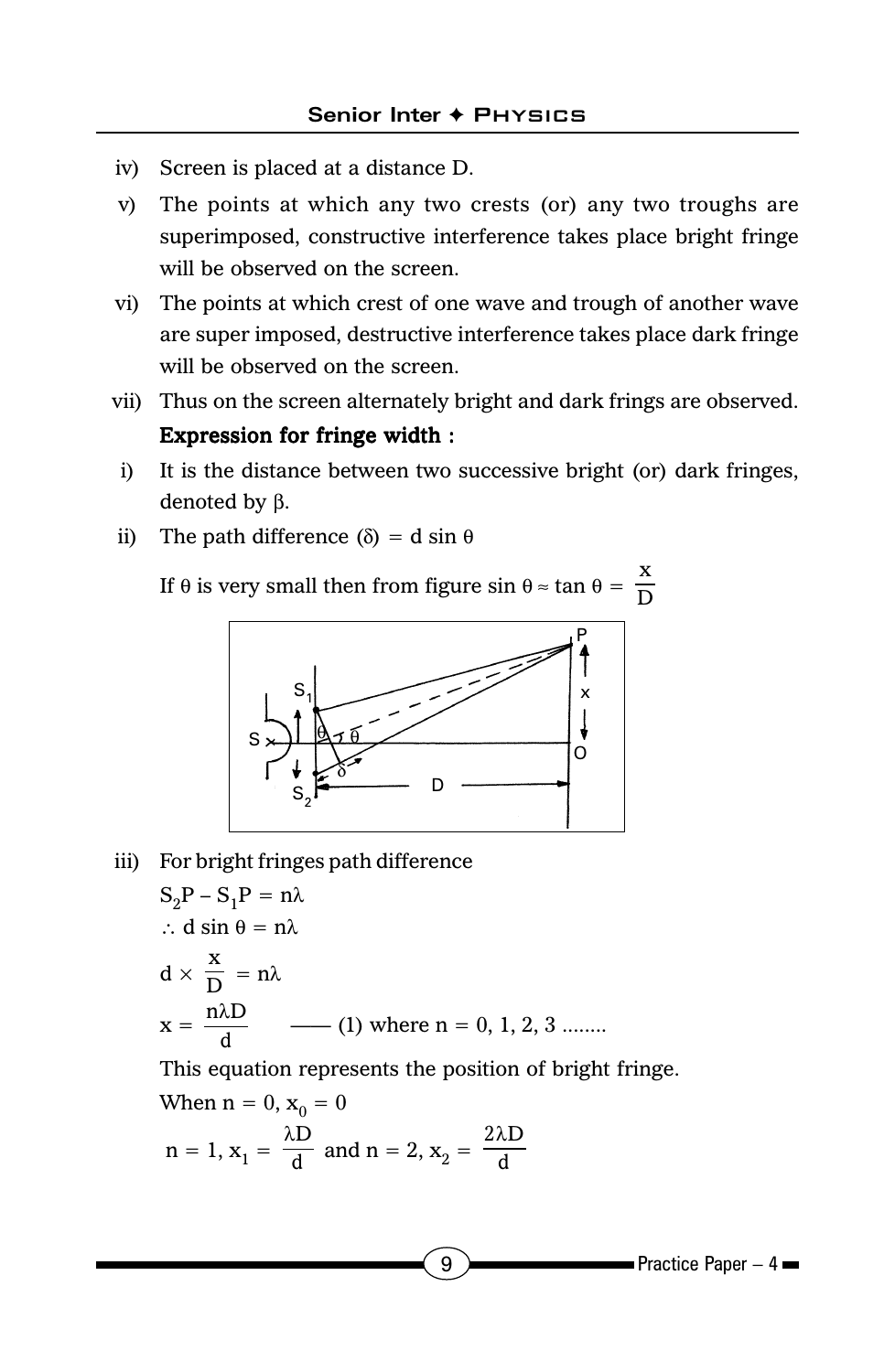The distance between any two consecutive bright fringes is

$$
x_2 - x_1 = \frac{2\lambda D}{d} - \frac{\lambda D}{d} \Rightarrow \beta = \frac{\lambda D}{d} \quad \text{--- (2)}
$$
  
iv) For dark fringes path difference  $S_2P - S_1P = (2n + 1) \frac{\lambda}{2}$   
 $\therefore d \sin \theta = (2n + 1) \frac{\lambda}{2}$   
 $d \times \frac{x}{D} = (2n + 1) \frac{\lambda}{2} \Rightarrow x = \frac{(2n + 1)\lambda D}{2d} \quad \text{--- (3)}$   
where n = 0, 1, 2, 3 ....  
This equation (3) represents, position of dark fringe.  
When n = 0,  $x_0 = \frac{\lambda D}{2d} \Rightarrow n = 1$ ,  $x_1 = \frac{3\lambda D}{2d}$ ; n = 2,  $x_2 = \frac{5\lambda D}{2d}$  ......  
The distance between any two consecutive dark fringes is  
 $x_2 - x_1 = \frac{5\lambda D}{2d} - \frac{3\lambda D}{2d} = \frac{5\lambda D - 3\lambda D}{2d}$ 

Hence fringe width is same for bright and dark fringes.

 $\beta = \frac{\lambda D}{d} \quad - (4)$ 

20. Applying Gauss law derive the expression for electric intensity due to a charged conducting spherical shell at (i) a point outside the shell (ii) a point on the surface of the shell and (iii) a point inside the shell.

## Ans. Expression for E due to a charged conducting spherical shell :

1) Consider a uniformly charged spherical shell. Let total charge on it is 'q' and radius is R.

Surface charge density 
$$
\sigma = \frac{\text{Total charge}}{\text{Surface area}} = \frac{q}{4\pi R^2}
$$
 ..... (1)

2) Since the shell is uniformly charged, the intensity of electric field at any point depends on radial distance 'r' from centre 'O'. The direction of E is away from the centre along the radius.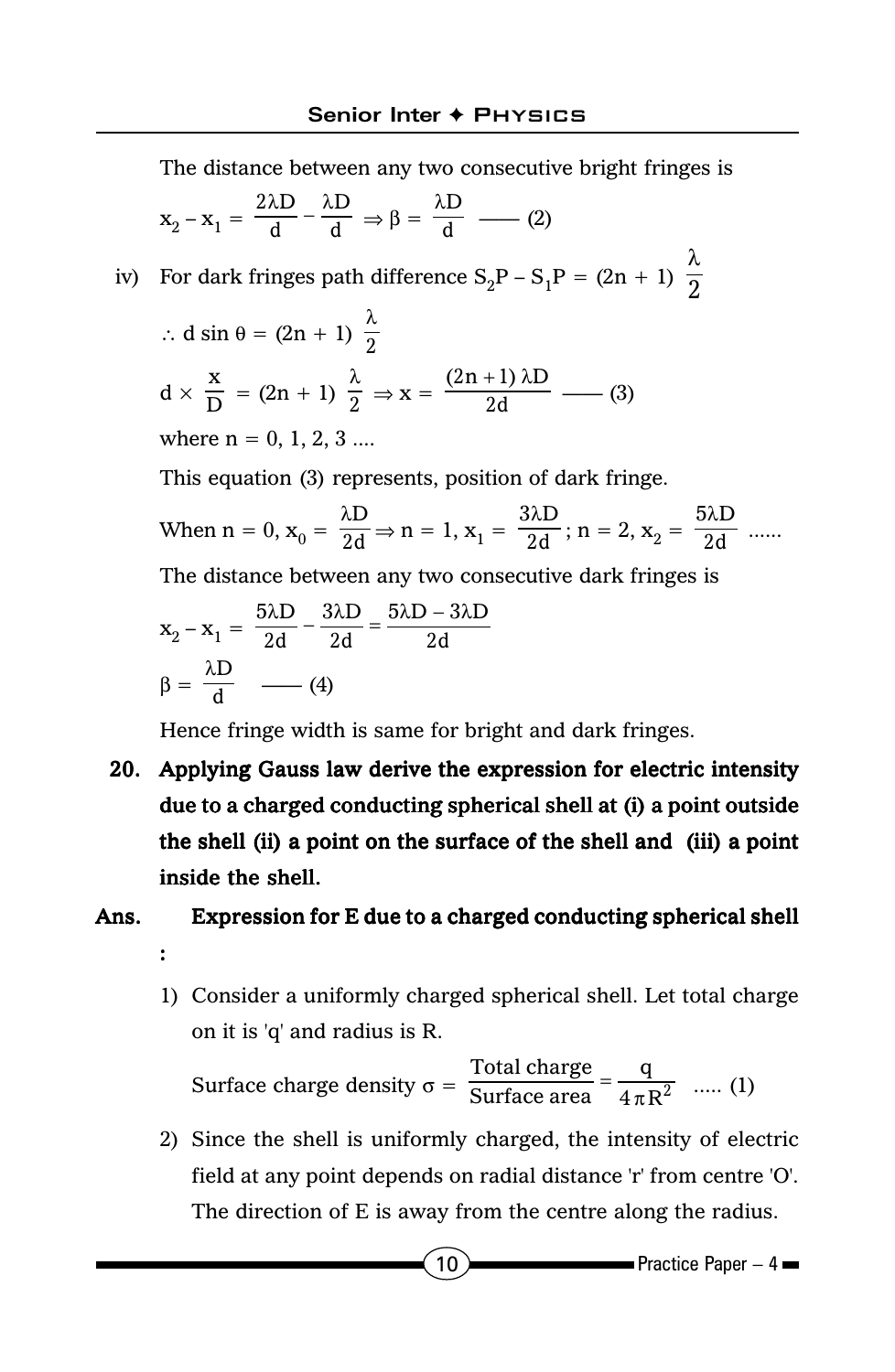#### i) E at a point outside the shell :

- 1) Consider a point at a distance 'r' outside the sphere. Construct a Gaussian surface with 'r' as radius (where  $r > R$ ).
- 2) Total flux coming out of this sphere is



3) Therefore at any point outside the sphere,  $E = \frac{\sigma}{\sigma}$ ε  $0 \text{ } \mathbf{r}^2$ R &

#### ii) E at a point on the surface of shell :

- 1) Construct a Gaussian surface with radius  $r = R$ .
- 2) Total flux through this sphere  $\phi =$  $\int_{S}$   $\epsilon_0$  $\oint \vec{E} \cdot d\vec{S} = E \oint dS = \frac{q}{\epsilon_0}$ .



#### iii) E at a point inside the shell :

1) Consider a point P inside the shell. Construct a Gaussian surface with radius r (where  $r < R$ ). There is no charge inside the shell.  $\rightarrow$ 

So from Gauss's law 
$$
\oint_{S} \vec{E} \cdot d\vec{S} = \frac{q}{\epsilon_0}.
$$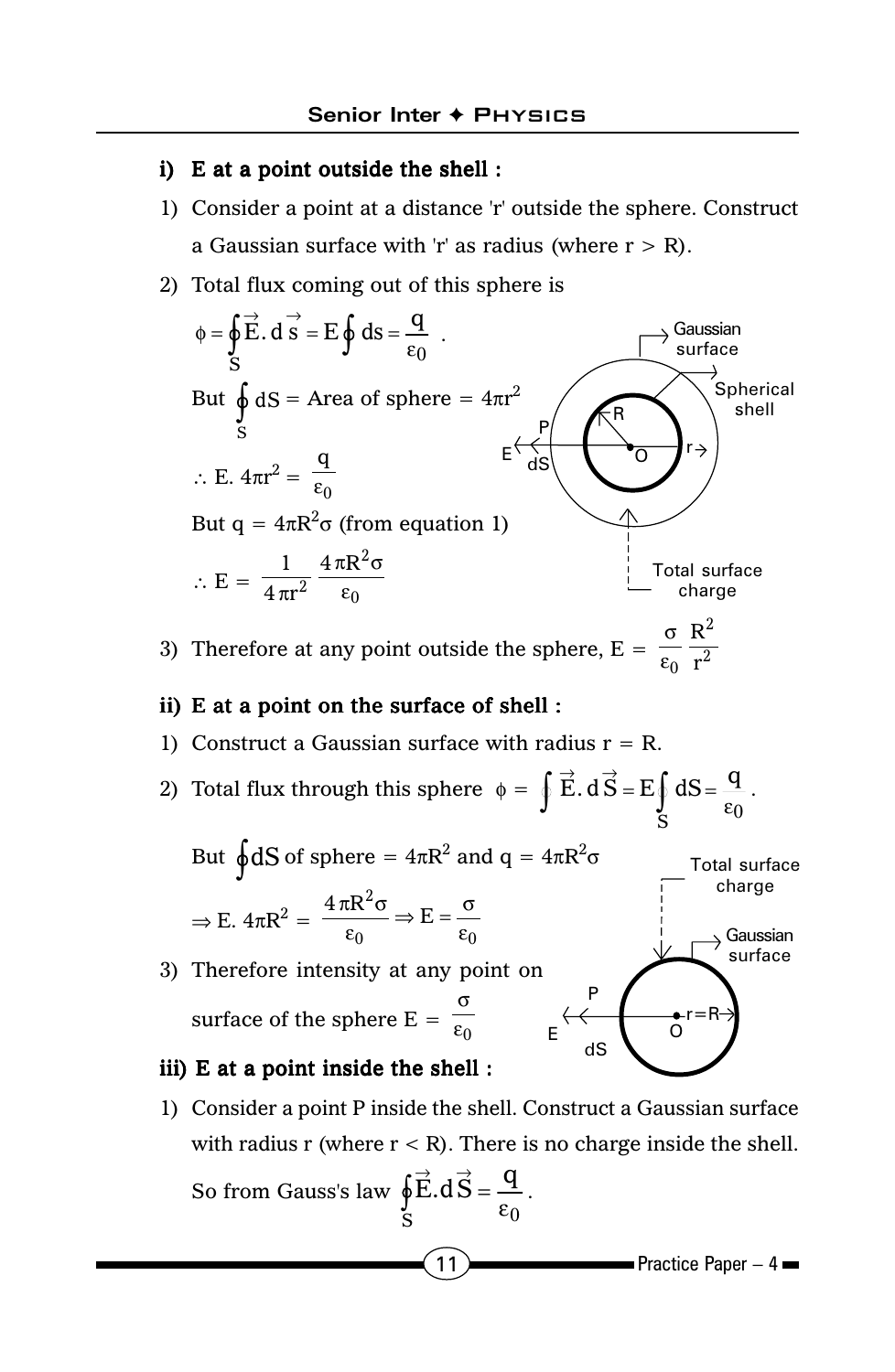But 
$$
q = 0 \Rightarrow \oint_{S} \vec{E} \cdot d\vec{S} = E \cdot 4\pi r^{2} = 0.
$$

2) Therefore, intensity of electric field at any point inside a charged shell is zero.

## 21. Describe the Davisson and Germer experiment. What did this experiment conclusively prove ?

## Ans. Davisson and Germer experiment :

- 1) The experimental arrange-ment is schematically shown in fig.
- 2) Electrons from a filament F are rendered into a fine beam by applying a positive potential to the cylinder A.
- 3) A fine narrow beam of electrons is incident on the nickle crystal. The electrons are scattered in all directions by the atoms of the crystal.



4) The intensity of the electron beam scattered if a given direction, is measured by the electron detector (collector). The detector can be moved on a circular scale and is connected to a sensitive galvanometer, which records the current.